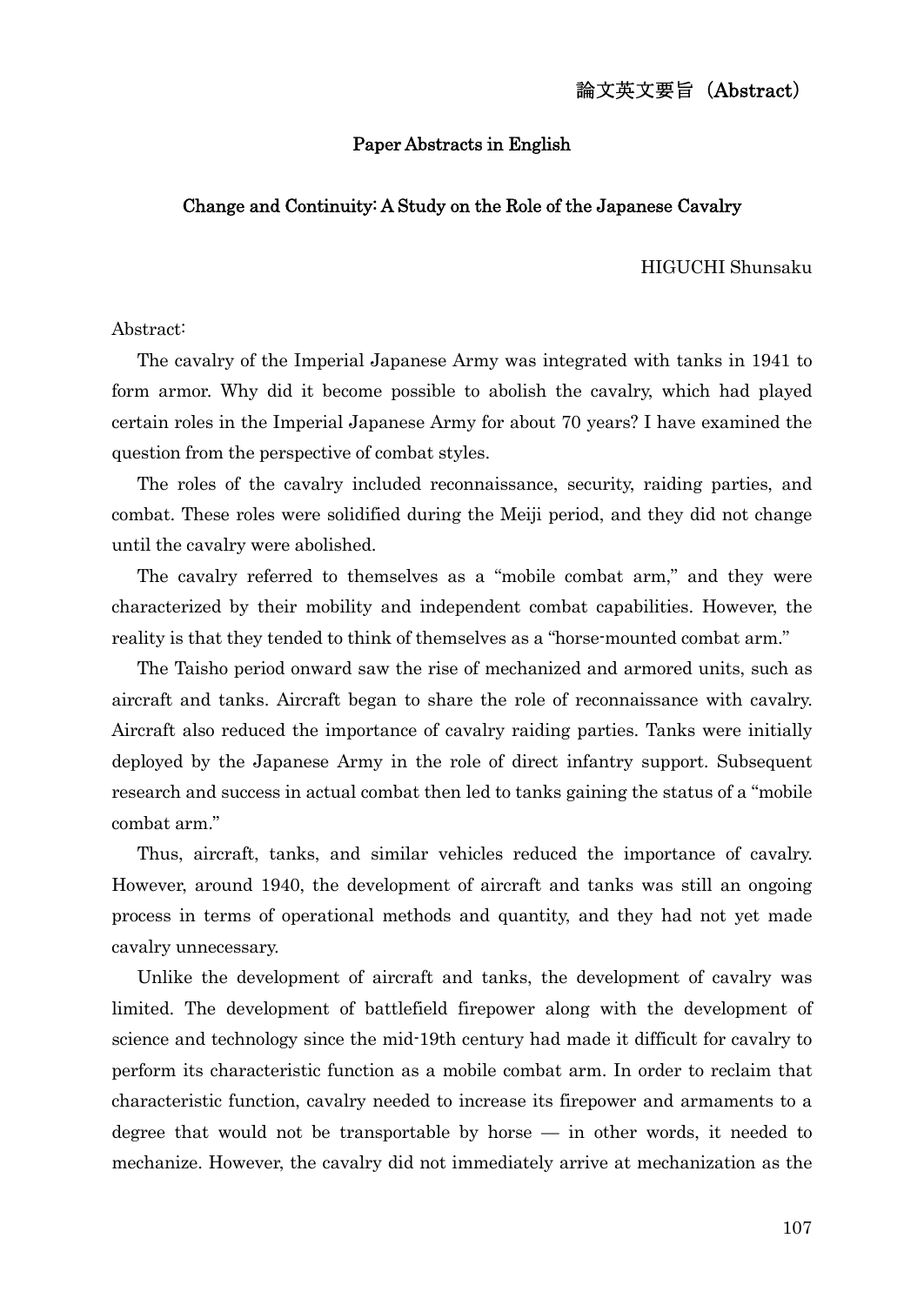# 戦史研究年報 第 25 号

answer. There had been debate for a long time — since the Meiji period — in Kaikosha Kiji (Military Club Journal) and Kihei Kyoiku no Sanko (Cavalry Education Reference) about what cavalry should be and whether cavalry was even necessary in the first place.

The debate over the nature of cavalry began to take on a new dimension around 1935. Up to that point, the discussion had been based on the position that cavalry was a "horse-mounted combat arm," but afterward, the discussion shifted to the position that cavalry was a "mobile arm." This was also a reinterpretation of cavalry tradition. It allowed the cavalry to reimagine their own traditions in a way that was compatible with armor.

The main factors that made the abolition of cavalry possible were the fact that only mechanization could resolve the conflict between cavalry's own position as a mobile combat arm and the actual environment; the fact that armored unit combat could be interpreted as being essentially the same as cavalry combat; and the fact that these matters were known within the cavalry through journal discussions.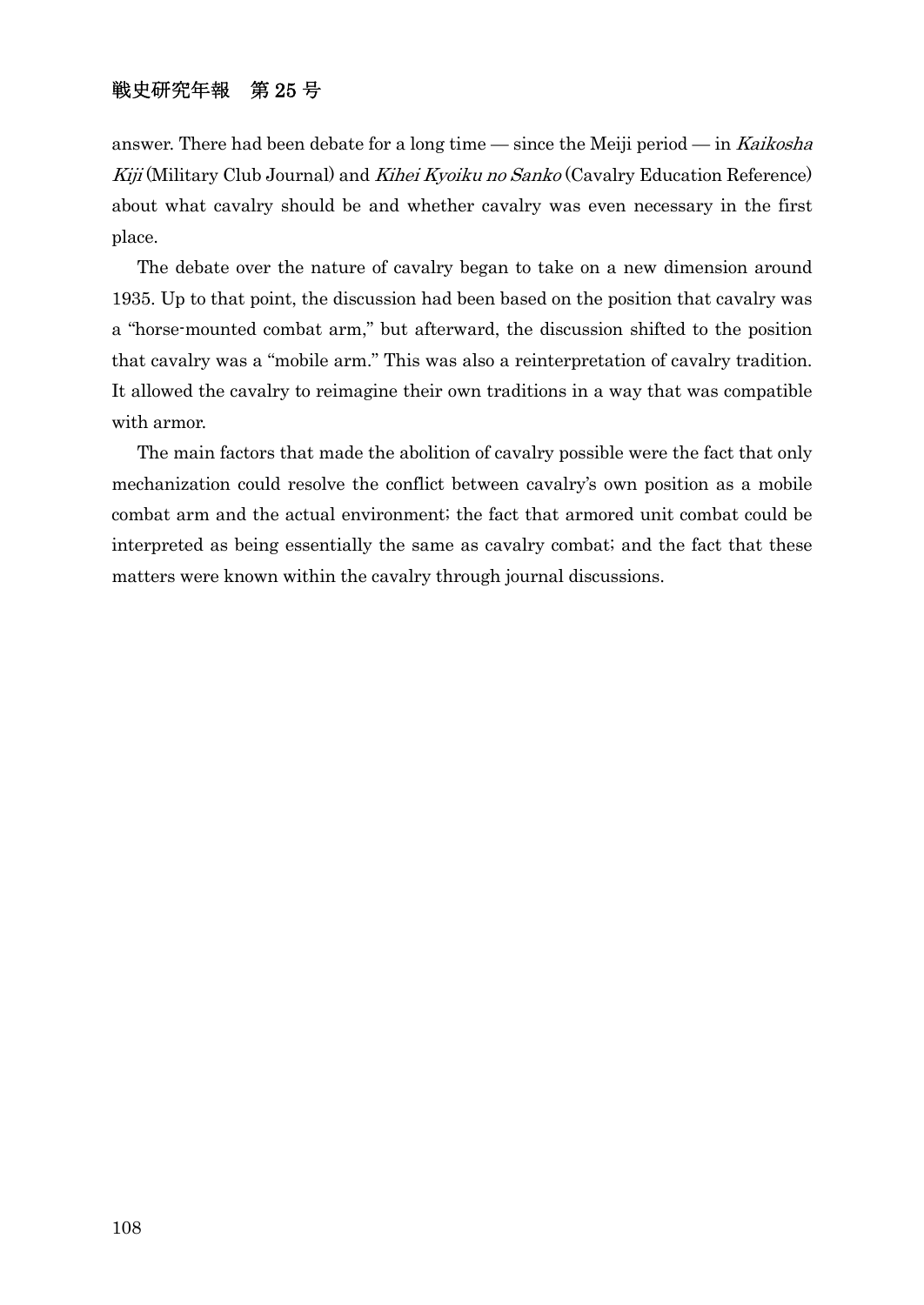#### The Roles Played by US Military Assistance Advisory Group in Japan

IWASA Yuko

#### Abstract:

The Military Assistance Advisory Group Japan (MAAGJ) was established on June 7, 1954. This organization was a U.S. military advisory body that had been in existence since the Civil Affairs Section Annex (CASA) was established under the General Headquarters Supreme Commander for the Allied Powers (GHQ) at the time of the establishment of the National Police Reserve, and it has since undergone reorganization and renaming. It was created to support the development of the Self-Defense Forces, which were to be inaugurated the following month.

There already exists a study focused on MAAGJ and other military advisory bodies: The Birth of the Self-Defense Forces: Japan's Remilitarization and the United States (Chuko Shinsho, 2004) by Hiroshi Masuda. However, that work is focused on the period from the National Police Reserve to the establishment of the SDF, and it only discusses the very early activities of MAAGJ. There are many studies on Japan's rearmament from the perspectives of political and diplomatic history and security policy history, but MAAGJ is sparingly mentioned in those studies. As far as I can see, there are no studies that focus on the role that MAAGJ played in Japan's rearmament. Therefore, in this study, I have attempted to clarify the real picture of MAAGJ based on previous research on Japan's rearmament, using primary historical documents from the United States as source material.

In this study, I first review MAAGJ as an organization and clarify its characteristics. During its early years, with anti-American and anti-base sentiment on the rise, MAAGJ was transferred from the Far East Command to the U.S. embassy, and its personnel was reduced. A Maritime Department and Air Force Department were newly established to support the various SDF service branches together with the Ground Department, but since 90% of personnel were from the Ground Department, MAAGJ's main activities consisted of education and training support for the Ground SDF.

The main focus of that support was to create a sense of ownership on the part of Japan in order to encourage the slow progress of strengthening Japan's military. For this reason, the support plan was essentially formulated on the basis of requests from the Japanese side, and the participation of SDF officers in the planning process as well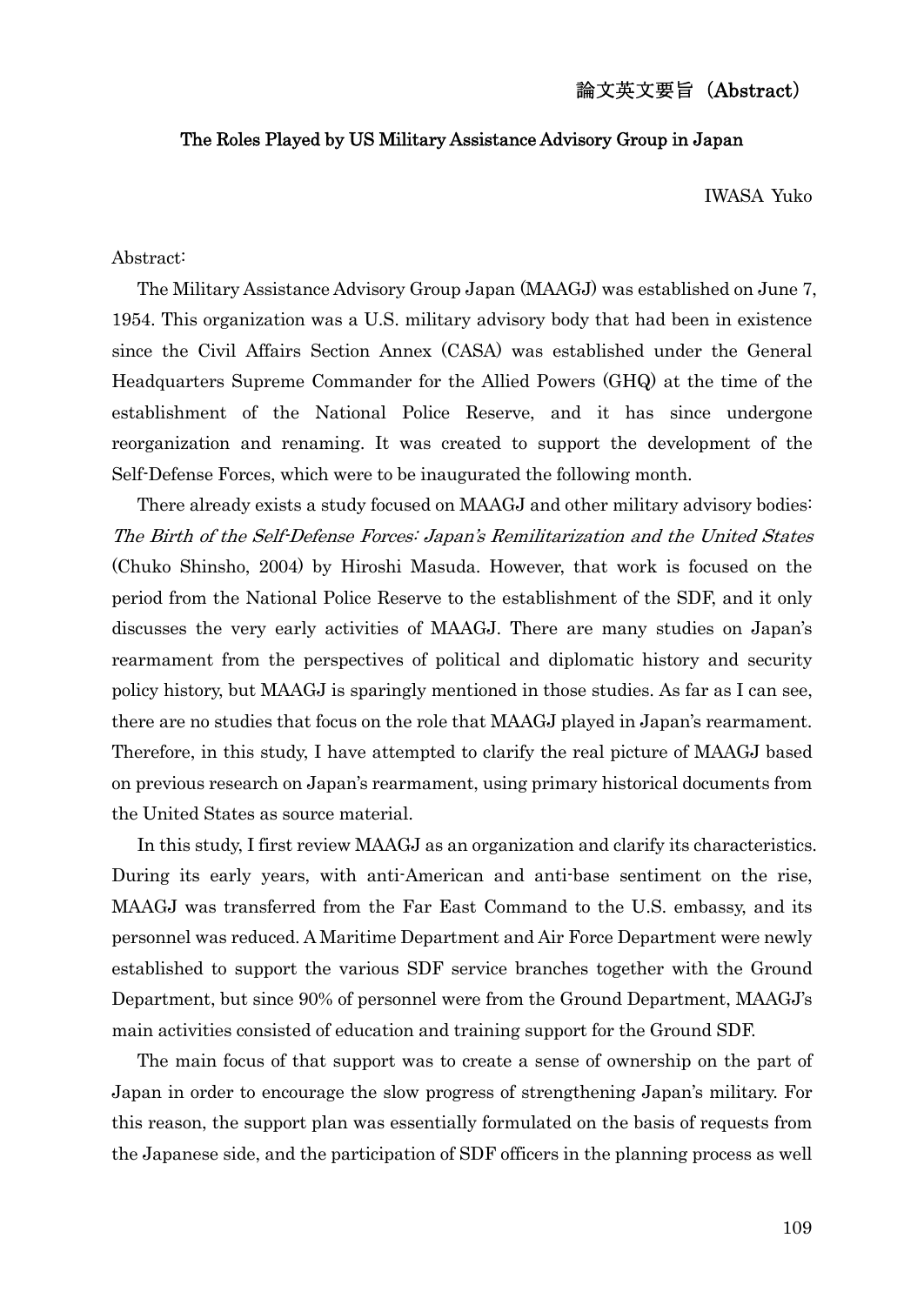### 戦史研究年報 第 25 号

as the giving of assignments to those who completed the training were requested in order to increase the sense of participation among trained personnel and to maximize the training results.

However, with the withdrawal of U.S. forces from Japan, changes in the U.S. perception of the situation, and progress in the development of Japan's defense capabilities, the focus of these activities shifted to the expansion of equipment or support for the development of maritime and air defense capabilities. This trend accelerated around the year 1960, when the U.S., which was experiencing a deterioration in its international balance of payments, adopted a policy of offsetting the cost of U.S. forces in Japan with the sale of American-made weapons (a military offset strategy) as a means of remedying the situation. MAAGJ was now expected to be a liaison for equipment-related cooperation, including equipment provision planning, Japan-U.S. negotiations, and support for education and training on the proper operation and maintenance of equipment. Then, in July of 1969, MAAGJ was reorganized as the Mutual Defense Assistance Office (MDAO), concluding 15 years of operation. Although some points remain unclear about MAAGJ's operations at the end of its life, it seems that MAAGJ's role as a liaison for Japan-U.S. equipment-related cooperation continued until that role was taken over by the MDAO, since the U.S., whose international balance of payments had again begun to deteriorate following the start of the Vietnam War in 1965, had begun to demand full-scale military offsets from Japan.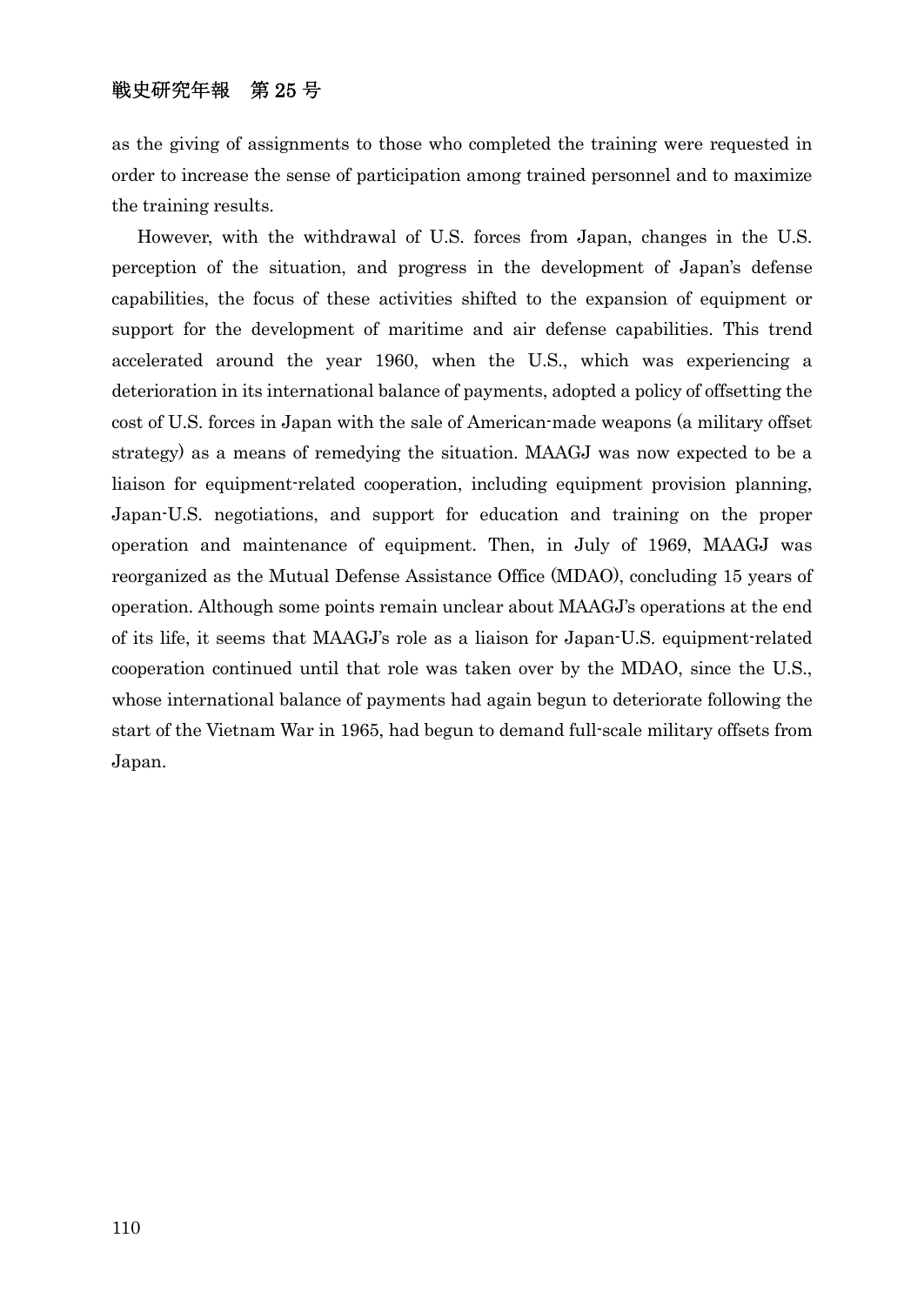## 論文英文要旨(Abstract)

# Establishment Process of Japan Ground Self-Defense Force's "5 Armies and Military District System"

HIDA Daisuke

#### Abstract:

This paper examines the events leading to the creation of Japan Ground Self-Defense Force's (JGSDF) Army and the subsequent establishment process of the 5 Armies and Military District System (hereinafter referred to as the five-Army system).

Since the formation of the five-Army system (Northern, North Eastern, Eastern, Middle, and Western) in January 1960, the Army has remained the largest units in the Ground Self-Defense Force without any change in their number or deployment to date.

The Northern Army, formed in October 1952 at the time of the establishment of the National Safety Force (NSF), was the first Army. It was followed by the formation of the Western Army in December 1955, around the same time as the establishment of the SDF. The following two problems arose at this time.

One was the problem of how to organize the chain of command and how to make the complex and diverse operations of the Defense Agency and the Ground Staff Office more efficient, given the increase in JGSDF units and departments compared to when the National Police Reserve was established. The other was the problem of how to review the role and organization of the Army Headquarters, which had been put in charge of defense administration duties. This was also related to the similar transfer of the duties of the Regional Force, which had also been responsible for defense administration, to higher-level headquarters (Army Headquarters) so that the Regional Force could concentrate on their original role as mobile operations units.

In order to resolve these issues, the Defense Agency and Ground Staff Office began to study the adoption of a Military District system that would position the Army (Army Headquarters) between themselves and the Regional Force, establish a system for enabling orders to be given to units and departments nationwide through those Armies, and clarify the division of defense administration responsibilities. With regard to establishing Armies, the Ground Staff Office probably intended to establish seven or so Armies at first, but because they had to stay within the framework of JGSDF, that number was reduced to five. The Military District system also faced several problems, such as how to determine the powers of the Army Headquarters.